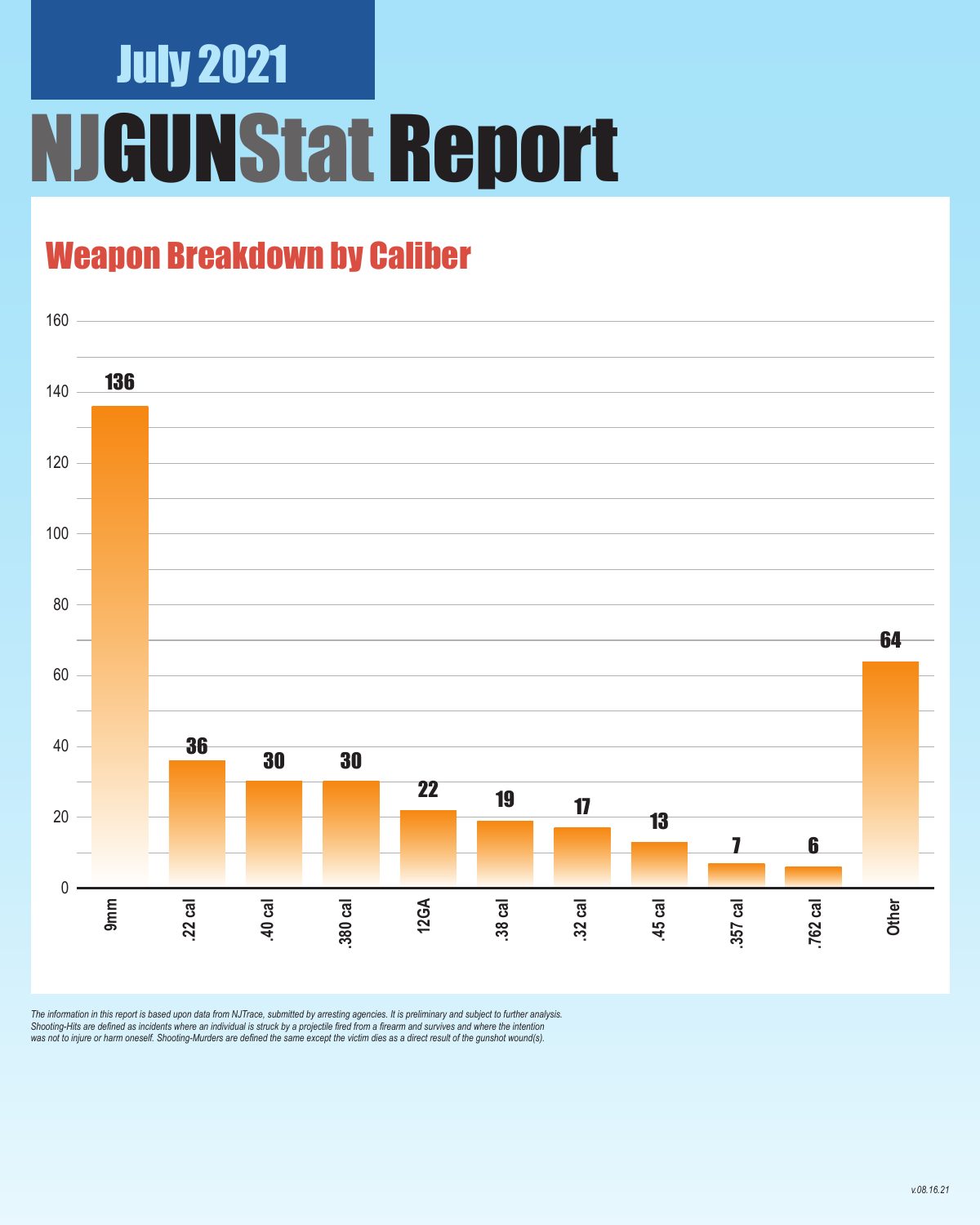# July 2021 Nstat Report

#### Gun Recovery Numbers Statewide

| <b>Total Crime Guns Recovered</b>                    | 380 |
|------------------------------------------------------|-----|
| Found Property/Turned in                             | 150 |
| <b>Guns with Possessors</b>                          | 230 |
| Individuals Arrested with<br>more than One Crime Gun | 21  |

#### New Jersey Counties



#### New Jersey Cities



*The information in this report is based upon data from NJTrace, submitted by arresting agencies. It is preliminary and subject to further analysis. Shooting-Hits are defined as incidents where an individual is struck by a projectile fired from a firearm and survives and where the intention*  was not to injure or harm oneself. Shooting-Murders are defined the same except the victim dies as a direct result of the gunshot wound(s).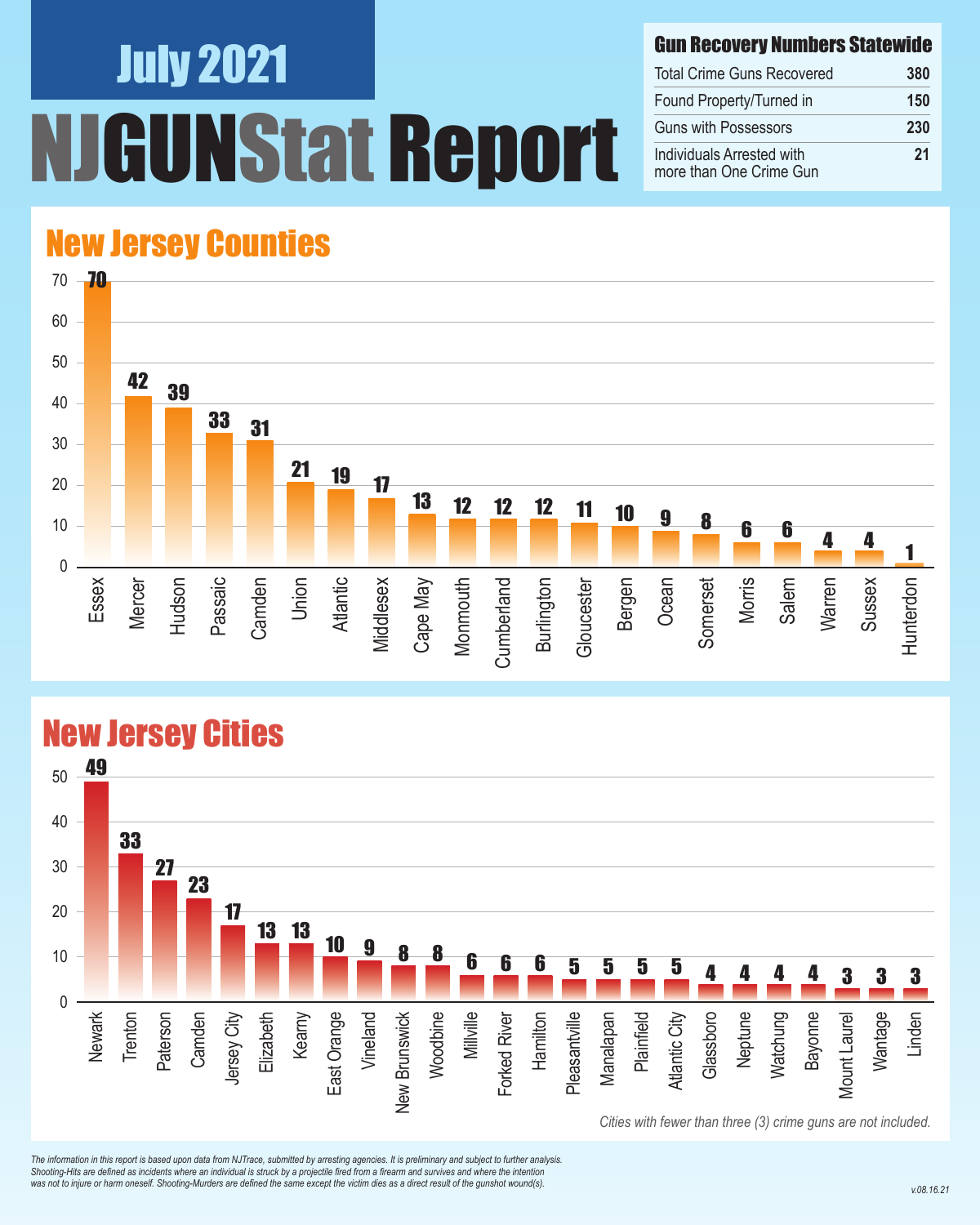### July 2021 NJGUNStat Report

### Weapon Breakdown by Manufacturer



*This chart reflects the information provided to the New Jersey State Police through NJTrace, a statewide program that relies on local police departments to input data on guns used in the commission of a crime. This chart does not rely on any reports from the federal Bureau of Alcohol, Tobacco, Firearms and Explosives (ATF). The information is preliminary and subject to further analysis.*